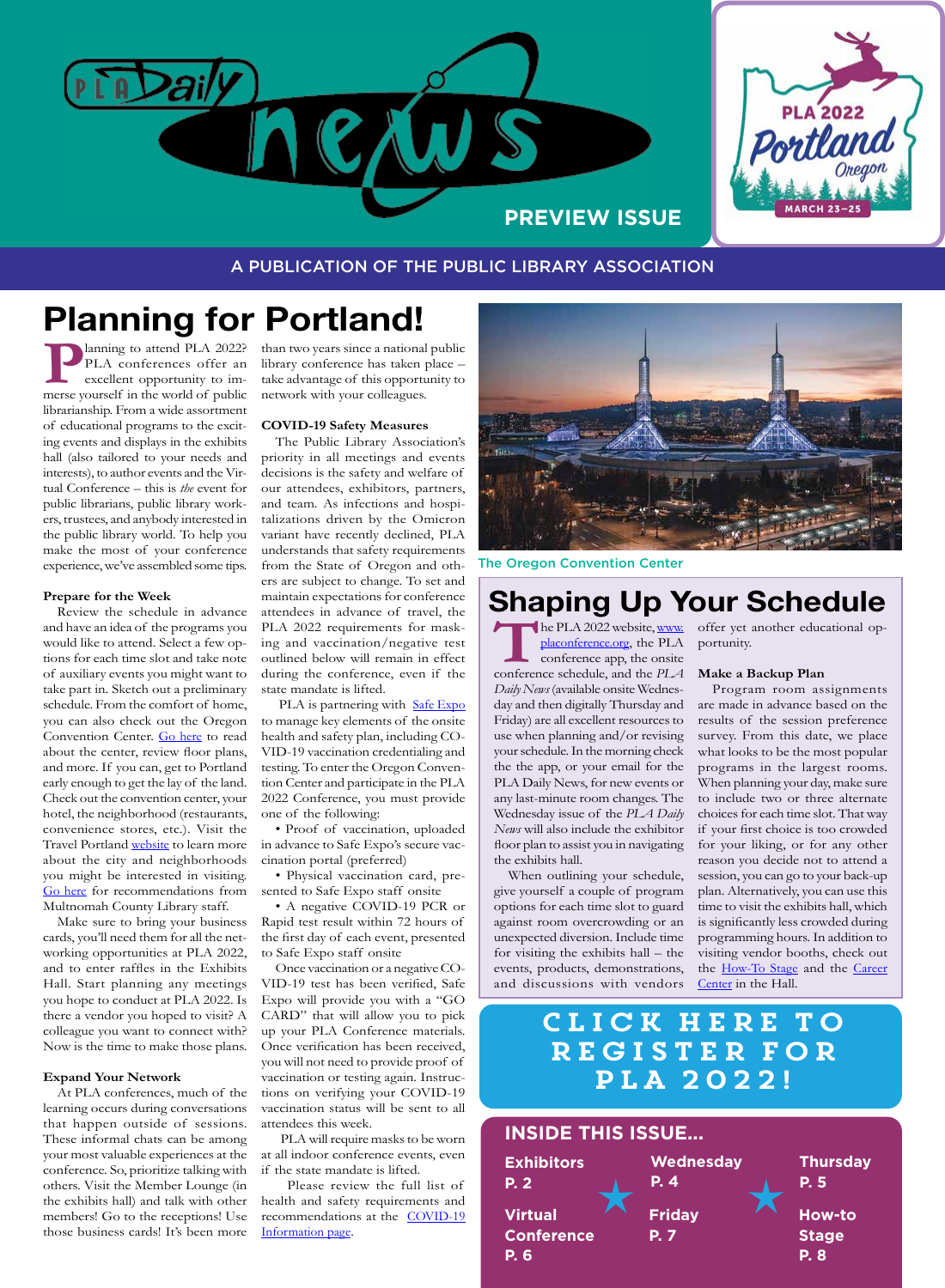## **Thank You to All of our Exhibitors!**

#### **Company..................................................... Booth**

| ABC-CLIO/Libraries Unlimited1857                  |  |
|---------------------------------------------------|--|
| Adam Matthew Digital & Quartex2057                |  |
|                                                   |  |
| ALA Publishing & Media and ALA Store  943         |  |
| America's Voice Project at Cornell University1007 |  |
|                                                   |  |
|                                                   |  |
| Association for Rural & Small Libraries1306       |  |
|                                                   |  |
|                                                   |  |
|                                                   |  |
|                                                   |  |
|                                                   |  |
|                                                   |  |
|                                                   |  |
|                                                   |  |
|                                                   |  |
|                                                   |  |
|                                                   |  |
|                                                   |  |
|                                                   |  |
|                                                   |  |
|                                                   |  |
|                                                   |  |
|                                                   |  |
|                                                   |  |
|                                                   |  |
|                                                   |  |
|                                                   |  |
|                                                   |  |
|                                                   |  |
| Bound To Stay Bound Books, Inc. 2061              |  |
|                                                   |  |
|                                                   |  |
|                                                   |  |
|                                                   |  |
|                                                   |  |
|                                                   |  |
|                                                   |  |
|                                                   |  |
| Cherry Lake Publishing / Sleeping Bear Press2350  |  |
|                                                   |  |
|                                                   |  |
| Collaborative Summer Library Program 1005         |  |
|                                                   |  |
|                                                   |  |
|                                                   |  |
| Consortium Books Sales & Distriubution  1550      |  |
| Consumer Financial Protection Bureau2060          |  |
|                                                   |  |
| Crabtree Publishing Company2150                   |  |
|                                                   |  |
|                                                   |  |
|                                                   |  |

#### **D–H**

| Emporia State University, School of Library |  |
|---------------------------------------------|--|
|                                             |  |
|                                             |  |
|                                             |  |
|                                             |  |
|                                             |  |
|                                             |  |
|                                             |  |
|                                             |  |
|                                             |  |
|                                             |  |
|                                             |  |
|                                             |  |
|                                             |  |
|                                             |  |
|                                             |  |
|                                             |  |
|                                             |  |

**PLA is very grateful for the presence and support of our exhibitors. Be sure to make time in your schedule to check out the PLA 2022 Exhibits Hall for the latest in library world products and services.**

#### **Exhibits Hours**

**Wednesday Exhibits Opening Reception: 3-6:00 PM**

**Thursday Exhibits Open: 9:00 AM- 5:00 PM**

> **Exhibits Coffee Breaks: 9-10:00 AM & 3-4:00 PM**

**Friday Exhibits Hours: 9:00 AM – 2:00 PM**

> **Exhibits Coffee Break: 9:00 – 10:00 AM**

**Exhibits Closing Reception: 1:30-2:00 PM**

#### **I–L**

| Independent Publishers Group (IPG)1650        |  |
|-----------------------------------------------|--|
|                                               |  |
|                                               |  |
|                                               |  |
|                                               |  |
| Innovative Document Imaging1104               |  |
| Institute of Museum and Library Services 2252 |  |
| International Library Services1344            |  |
|                                               |  |
|                                               |  |
|                                               |  |
|                                               |  |
|                                               |  |
|                                               |  |
|                                               |  |
|                                               |  |
|                                               |  |
|                                               |  |
|                                               |  |
|                                               |  |
|                                               |  |
|                                               |  |
|                                               |  |
|                                               |  |
|                                               |  |
|                                               |  |
|                                               |  |
|                                               |  |
| Little Brown Books for Young Readers 1324     |  |
|                                               |  |
|                                               |  |
|                                               |  |
|                                               |  |
|                                               |  |
|                                               |  |

#### **M–P**

| Macmillan Children's Publishing Group - MCPG2159 |  |
|--------------------------------------------------|--|
|                                                  |  |
|                                                  |  |
|                                                  |  |
|                                                  |  |
|                                                  |  |
|                                                  |  |
| Microcosm Publishing & Distribution 1760         |  |
|                                                  |  |
|                                                  |  |

| Network of the National Library of Medicine851 |  |
|------------------------------------------------|--|
|                                                |  |
|                                                |  |
|                                                |  |
|                                                |  |
|                                                |  |
|                                                |  |
|                                                |  |
|                                                |  |
|                                                |  |
| Playaway Pre-Loaded Products1605               |  |
|                                                |  |
|                                                |  |
|                                                |  |
| ProQuest - Innovative, Part of Clarivate1319   |  |
|                                                |  |
|                                                |  |
|                                                |  |

#### **Q–S**

| Rowman & Littlefield Publishing Group 2337         |  |
|----------------------------------------------------|--|
|                                                    |  |
| San Jose State University School of Information907 |  |
|                                                    |  |
| School Life a division of ImageStuff 746           |  |
|                                                    |  |
|                                                    |  |
| Sheehan Nagle Hartray Architects 1856              |  |
|                                                    |  |
|                                                    |  |
|                                                    |  |
|                                                    |  |
| Smart Horizons Career Online High School 1145      |  |
|                                                    |  |
|                                                    |  |
|                                                    |  |
|                                                    |  |
|                                                    |  |
|                                                    |  |
|                                                    |  |
|                                                    |  |
|                                                    |  |
|                                                    |  |

#### **T–Z**

| The Penworthy Company, LLC1824               |
|----------------------------------------------|
|                                              |
|                                              |
|                                              |
|                                              |
|                                              |
|                                              |
|                                              |
|                                              |
|                                              |
|                                              |
|                                              |
|                                              |
| U.S. Securities and Exchange Commission  831 |
|                                              |
|                                              |
|                                              |
|                                              |
|                                              |
|                                              |
|                                              |
| WT Cox Information Services1210              |
|                                              |
|                                              |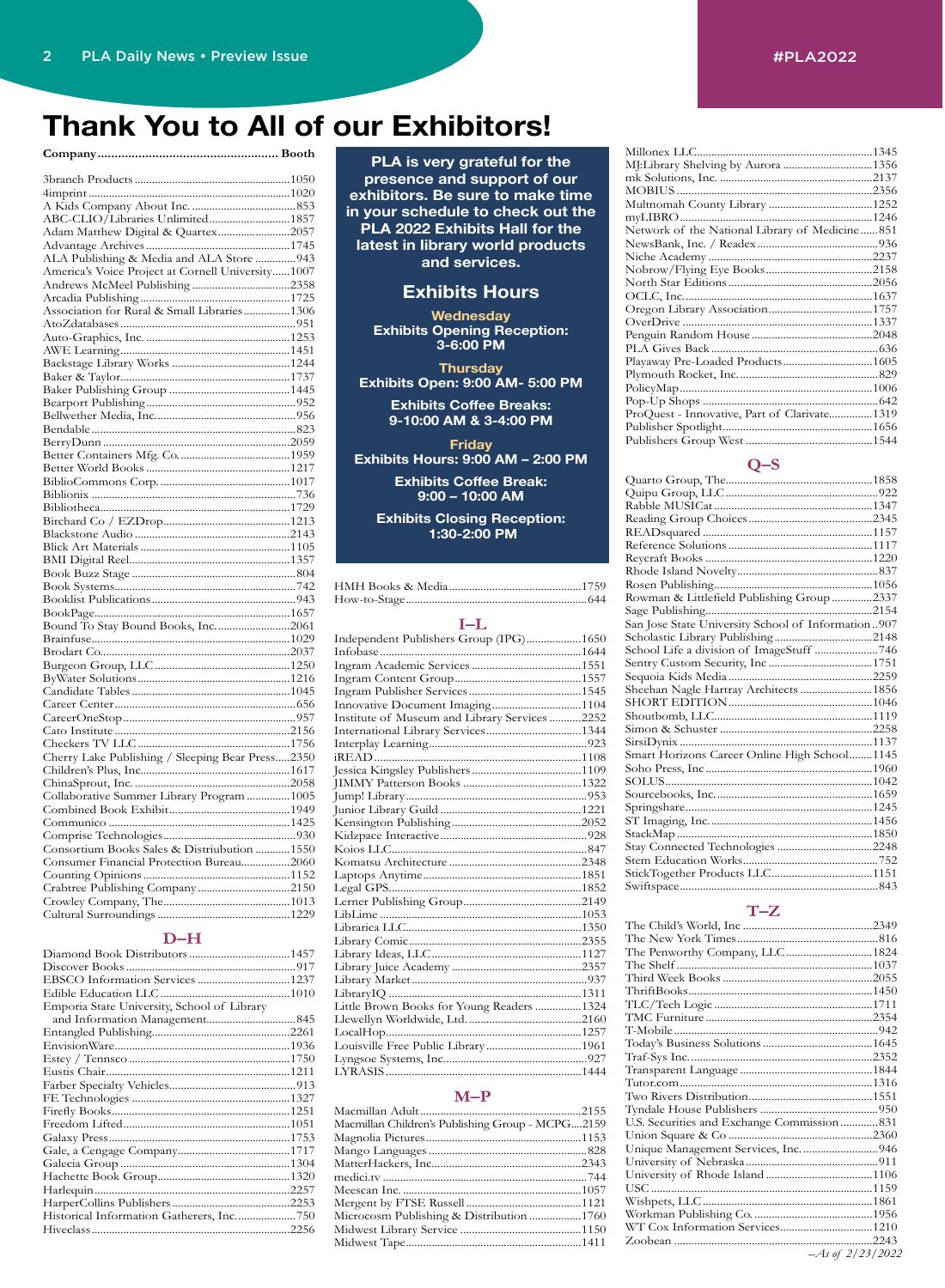

iii innovative Part of **Clarivate** 

To celebrate PLA 2022, we're giving away a library marketing toolkit.

Take our survey for your chance to win: iii.com/pla22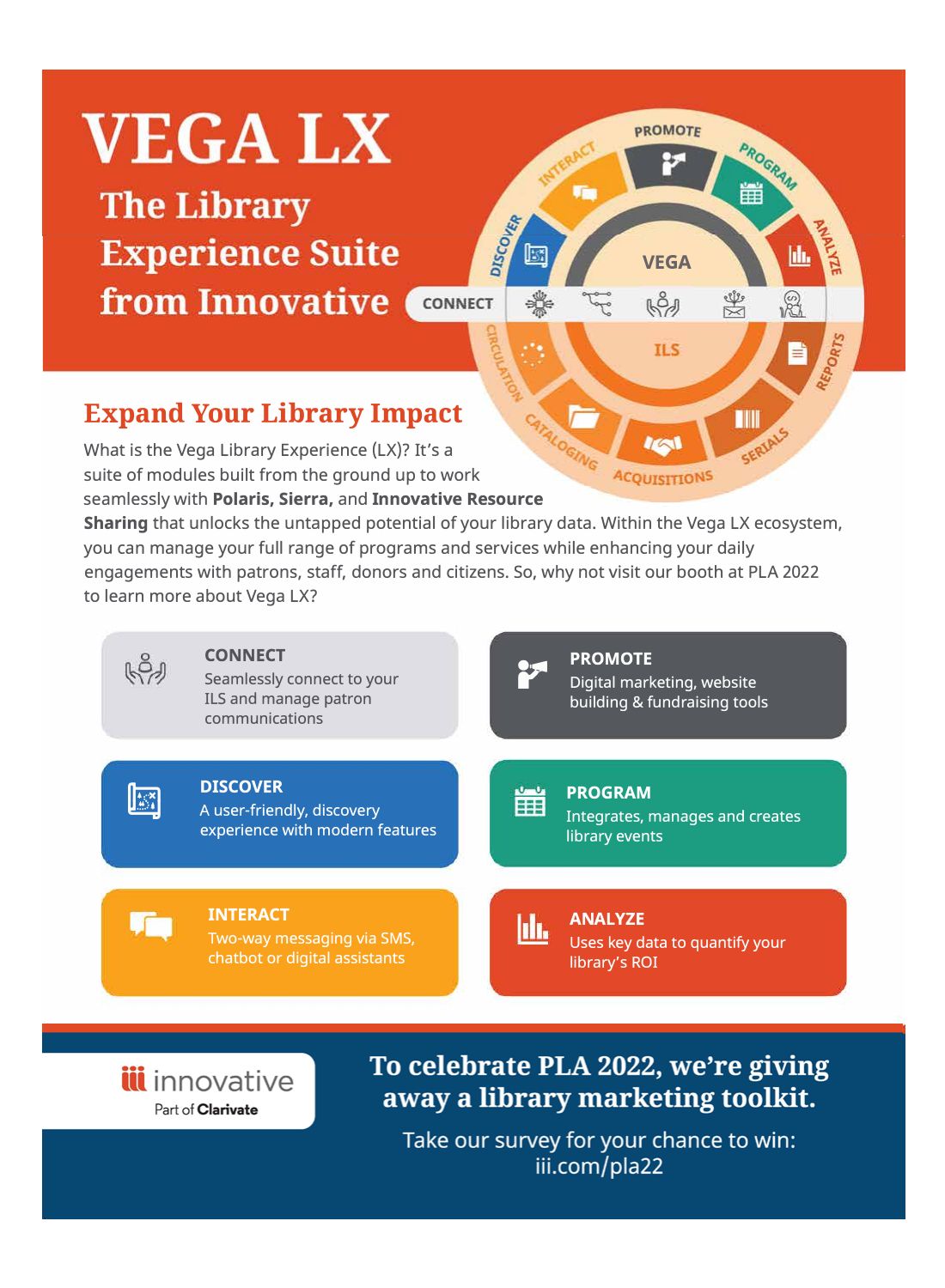### **What's Happening Wednesday?**

**PLA 2022 features a new schedule designed to bring you three full days of programming. This year program**schedule designed to bring you three full days of ming begins on Wednesday, but there are also many big events happening that day! Here's how the day looks:

#### **Registration Oregon Convention Center,**

**Pre-Function C** Wednesday Hours: 7:00 AM-

6:00 PM

If you haven't already, head over to the Convention Center and check in. You can pick up a lanyard and the PLA 2022 Program Book. (Just a reminder that this year the program book only contains a skeleton schedule of events, and you will need the conference app to easily navigate the conference).

#### **Opening Session with Luvvie Ajayi Jones – Oregon Convention Center, Halls A-A1**

8:30 –10:00 AM

New York Times best-selling author, podcast host, and professional troublemaker Ajayi Jones will kick off the conference by

challenging attendees to overcome their fears and get comfortable with being uncomfortable. Ajayi Jones thrives at the intersection



of comedy, me-Ajayi Jones

#### dia, and justice. Her debut book, "I'm Judging You: The Do-Better Manual," hit the New York Times best-sellers list at #5 in its first week. Her latest book, "Professional Troublemaker: The Fear-Fighter Manual," was released Mar. 2, 2021, and was an instant hit. Ajayi Jones is known for her trademark wit, warmth, and perpetual truth-telling. She has graced stages around the globe for some of the world's most innovative companies and conferences, and her wildly popular TED talk "[Get Comfort](https://youtu.be/QijH4UAqGD8)[able with Being Uncomfortable"](https://youtu.be/QijH4UAqGD8) has over 5 million views.

#### **Programs**

(Check the app or the conference website for program list and locations). 10:15 –11:15 AM

11:30 AM–12:30 PM

**Lunch Break**  12:30 –1:45 PM

**Programs** 2:00 PM–3:00 PM

**Exhibits Opening Reception – Oregon Convention Center, Halls BCDE**

3:00-6:00 PM

Offers a first look at the products and services of the PLA 2022 exhibiting companies – and the opportunity to enjoy some food and drink while you are at it. The [How-To Stage](https://www.placonference.org/how_to_stage.cfm) and the Career [Center](https://www.placonference.org/career_center.cfm), both located in the Exhibits, will also feature programming and/or events at this time.

# **Getting Around Portland**

MAX Light Rail is at the heart of Portland's award-winning public transportation system, which connects Portland International Airport (PDX), the convention center and downtown hotels. It's easy, inexpensive and convenient. Here are some quick facts:

- Trip times:
- PDX to downtown Portland: 38–43 minutes
- PDX to Oregon Convention Center: 30–33 minutes
- Oregon Convention Center to downtown Portland: 10–13 minutes • An adult ticket good for 2.5 hours costs \$2.50.

MAX trains run about every 15 minutes most of the day, every day. Service is less frequent in the early morning, mid-day and evening. Trains run from approximately 5 a.m. through midnight.

For complete schedules and more information, visit [www.trimet.org/max](http://www.trimet.org/max). *Be sure to pick up your free MAX pass at the Safe Expo Counter in the registration area.*

### Click here to register for PLA 2022!

# **Use the Conference App**

**S**ince information changes daily, we strongly encourage attendees to use the PLA 2022 mobile app as their primary source of conference information. The mobile app offers all the essential conference details, including program descriptions, room assignments, special events, speaker profiles, and the Passport to Prizes game. The app is also where you can complete program evaluations, which help PLA staff and committee members make decisions on future PLA conferences and events.

The PLA 2022 mobile app lives within eShow Events, which is available in the Apple App Store and Google Play Store. All advance registrants will receive an email invitation (sent to the address in your registration record) to install eShow Events and download the PLA 2022 event app.

To see the attendee list, communicate with others, play the Passport to Prizes game, and get the most out of the app, app users will need to login to the My Planner section with the login credentials in the email invitation from PLA. For your privacy, app users can opt out of appearing in the attendee list.

#### **Play Passport to Prizes!**

Win fabulous prizes by visiting participating exhibitors at their booths in the Exhibits Hall to scan their QR codes with the mobile app. Scan QR codes from all participating exhibitors by 1:30 PM on Friday, March 25, to be eligible for the prize drawing during the Exhibits Closing Reception on Friday, March 25, 1:30 PM–2:00 PM. You must be present at the time of the drawing. For rules and instructions, visit [https://www.placonference.](https://www.placonference.org/exhibits_passport.cfm) [org/exhibits\\_passport.cfm.](https://www.placonference.org/exhibits_passport.cfm)

#### **Need Help?**

Visit the Mobile App page on the conference website at [https://www.](https://www.placonference.org/mobile_app.cfm) [placonference.org/mobile\\_app.cfm](https://www.placonference.org/mobile_app.cfm). Inapp help is also available; or you can contact PLA staff at [placonfapp@ala.](mailto:placonfapp%40ala.org?subject=) [org](mailto:placonfapp%40ala.org?subject=) for additional assistance.

### **ALA Publishing & Media**

BOOTH #943 will include the ALA Store, ALA Editions, ALA Neal Schuman, and Booklist. Make sure to carve out some time in your schedule to stop by BOOTH #943 and shop for the many new and bestselling items available – resources to support your work!

### **Intellectual Freedom Forum: Thursday, March 24**

In this time of increased challenges to core library values and expertise, PLA is hosting multiple sessions to share resources and build connections in support of intellectual freedom. Drop in to connect with peers and share strategies for navigating challenging times. Location: Oregon Convention Center - Oregon Ballroom 203.

#### **Tentative schedule:**

| Office for Intellectual Freedom |
|---------------------------------|

### **Equity, Inclusion And Belonging: More Than Just Words**

Join Multnomah County (OR) Library friends at PLA 2022 to learn about their work to center equity, inclusion, and belonging as the foundation for lasting, transformational change. Learn about actions their library is taking to manifest this commitment. Enjoy a cup of tea in their BIPOC affinity space; learn about creating these for your staff; hear about centering equity, inclusion, and belonging in outreach, community engagement, marketing and communications, recruitment, and more. Multnomah staff look forward to welcoming you to their home! Location TBA.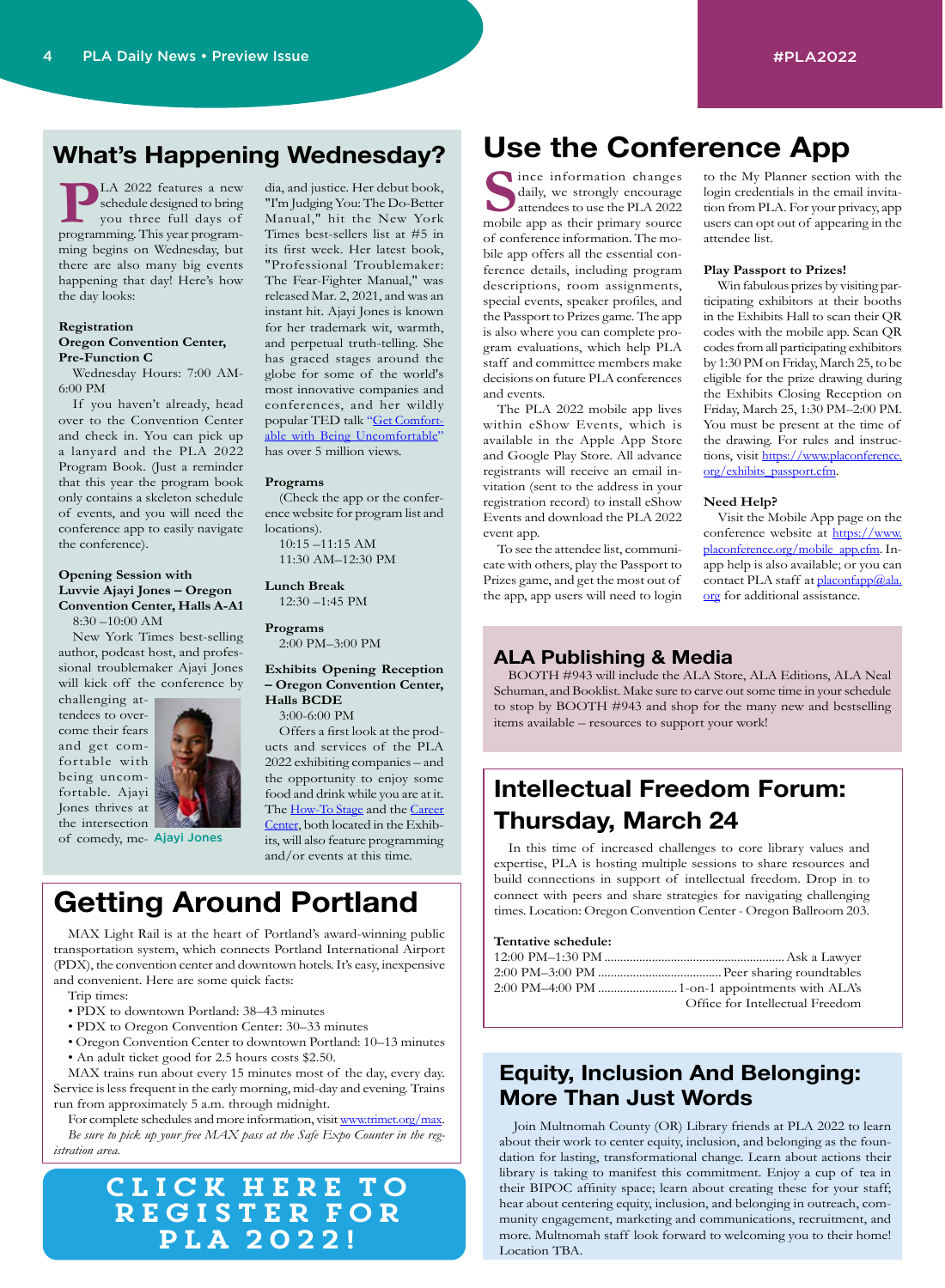## **Thinking About Thursday**

**Registration – Oregon Convention Center, Pre-Function C**

Thursday Hours: 7:30 AM – 5:00 PM

#### **Children's Author Breakfast– Oregon Convention Center, Oregon Ballroom 201**

*Unfortunately this event is sold out!* 7:00 AM–8:00 AM

This breakfast features renowned children's authors Dhonielle Clayton, Alex Gino, Rex Ogle, and Traci Sorrell.

#### **Big Ideas with Brittany K. Barnett – Oregon Convention Center, Halls A-A1**

8-9:00 AM

Brittany K. Barnett is a best-selling author, attorney, and entrepreneur who thrives at the intersection of hope, justice, and freedom. As a corporate attorney, Brittany was committed to pro bono representation of clients unjustly sentenced under federal drug laws. Her dedication to

this life-changing work resulted in freedom for numerous people serving fundamental death sentences for federal drug offenses—including seven clients who received

executive clemen- Brittany K. cy from President Barnett Copyright 2019

Barack Obama. As the daughter of a formerly incarcer-Cyndi Brown

ated mother, Barnett knows firsthand **Exhibits Coffee Break** the far-reaching impact of mass in-

carceration, devastating families and entire communities.

Dedicated to transforming the criminal justice system, Barnett founded two nonprofits to carry out her life's work: [Girls Embracing Moth](https://girlsembracingmothers.org/)[er](https://girlsembracingmothers.org/)s, dedicated to empowering girls with mothers in prison; and the [Bur](https://www.buriedaliveproject.org/)[ied Alive Project](https://www.buriedaliveproject.org/), which fights to free people buried alive under outdated federal drug laws. Her work is multidimensional, seeking not only to free people from prison but also to cultivate their creative and entrepreneurial powers to better the world.

Barnett is also the founder of the [Manifest Freedom Fund](https://www.manifestfreedom.com/) and Milena [Reign](https://www.brittanykbarnett.com/milena-reign), social enterprises devoted to shifting the paradigm to show the world-changing impact that justiceimpacted entrepreneurs can have when they have access to capital and resources not to merely survive, but to thrive. Her book, "A Knock [at Midnight: A Story of Hope, Justice,](https://www.amazon.com/Knock-Midnight-Story-Justice-Freedom/dp/198482578X)  [and Freedom](https://www.amazon.com/Knock-Midnight-Story-Justice-Freedom/dp/198482578X)," was released to critical acclaim and selected as an NAACP Image Award nominee and Los Angeles Times Book Prize Finalist. Her book was also chosen by Amazon Editors as the #1 Best Book of 2020. She is a graduate of SMU's Dedman School of Law and holds bachelor's and master's degrees in accounting.

Appearing courtesy Penguin Random House

**Exhibits Open – Oregon Convention Center, Halls BCDE** 9:00 AM – 5:00 PM

9-10:00 AM

# **OVERDUE**

Check in with Richland Library (Columbia, SC) as they recreate their famous Overdue event—celebrating a little bit of South Carolina creativity in the Pacific Northwest. Check out their interactive arts, crafts, virtual reality, and live music from THE Dubber, one of their Artists-in-Residence. Location TBA.

### **"OUR WISHES" AT PLA 2022**

This year, Anythink Libraries (Adams County, CO) brings artist [Alejandra](https://alejandraabad.com/project/our-wishes-2/) [Abad and her "Our Wishes"](https://alejandraabad.com/project/our-wishes-2/) project to PLA 2022 in Portland. As part of "Our Wishes," a collaboration between Anythink, Abad, and the Boulder Museum of Contemporary Art, messages of hope were crowdsourced from the Thornton, CO, community and placed on beautiful flags displayed throughout the library. Learn how partnerships with local artists and organizations can help libraries make art accessible and amplify community voices during this immersive installation. Attendees are invited to relax, reflect, and write their own messages of hope in the space while connecting with Abad and Anythink staff. Location TBA.

**Programs (Check the app or the conference website for program list and locations.)** 10:15 –11:15 AM

11:30 AM–12:30 PM

**Lunch Break** 12:30–1:45 PM

**Author Lunch – Oregon Convention Center, Oregon Ballroom 201**

Separate registration and fee required.

12:30-1:45 PM

Clothilde Ewing has spent her career communicating through journalism as an assignment editor and producer at CBS News; in entertainment as a producer at The Oprah Winfrey

Show; through politics as a member of the press team for President Obama's 2012 reelection campaign; and with nonprofits, where she currently serves as Vice President of Strategic Communi-

cations at The Chicago Community Clothilde Ewing

Trust. She was inspired to write her first book after reading a New York Times opinion piece by her noweditor, Denene Millner, titled "Black Kids Don't Want to Read About Harriet Tubman All the Time." Her goal is for children, whether they look like hers or not, to see children of color in books that have nothing to do with race or struggle and have everything to do with belonging and joy. A graduate of Syracuse University's SI Newhouse School of Communications, she currently lives in Chicago with her husband and two young children. Her debut picture book is called "[Stella Keeps](https://www.amazon.com/Stella-Keeps-Sun-Clothilde-Ewing/dp/1534487859)  [the Sun Up](https://www.amazon.com/Stella-Keeps-Sun-Clothilde-Ewing/dp/1534487859)" (publishing on March 8 by Simon & Schuster), and it is the first book in a series featuring the on March 8 Dont miss<br>and it is the a great time<br>eaturing the vour colleag

adorable and adventurous title character, Stella. In this incandescently fun, hijinks-filled picture book, a young girl schemes to keep the sun up in the sky so she never has to go to bed. Appearing courtesy Simon & Schuster

#### **Programs**

2:00 –3:00 PM

**Exhibits Afternoon Coffee Break** 3:00–4:00 PM

#### **Programs**

4:00 –5:00 PM

**APA Presents: Press Play – An Evening With Your Favorite Authors And Audiobook Narrators – Oregon Convention Center, Oregon Ballroom 204**

5:30 –6:30 PM

Join us for Press Play, an evening celebrating all things audiobook! This year, the Audio Publishers Association event—which has become a favorite among past PLA Conference attendees—will be open to all conference registrants and will feature a panel discussion and Q&A with some of your favorite authors and audiobook narrators. Press Play will kick off before the PLA 2022 All-Conference Reception, so attendees can get their author fix before finishing the night with hors d'oeuvres, drinks, and dancing! No ticket required. PLA thanks the Audio Publishers Association for its support of this event.

#### **All-Conference Reception – Oregon Convention Center, Oregon Ballroom 201-202 and Halladay Lobby**

6:00 –7:30 PM

Open to all conference attendees! Don't miss this fabulous party  $-$  it's a great time to mix and mingle with your colleagues.

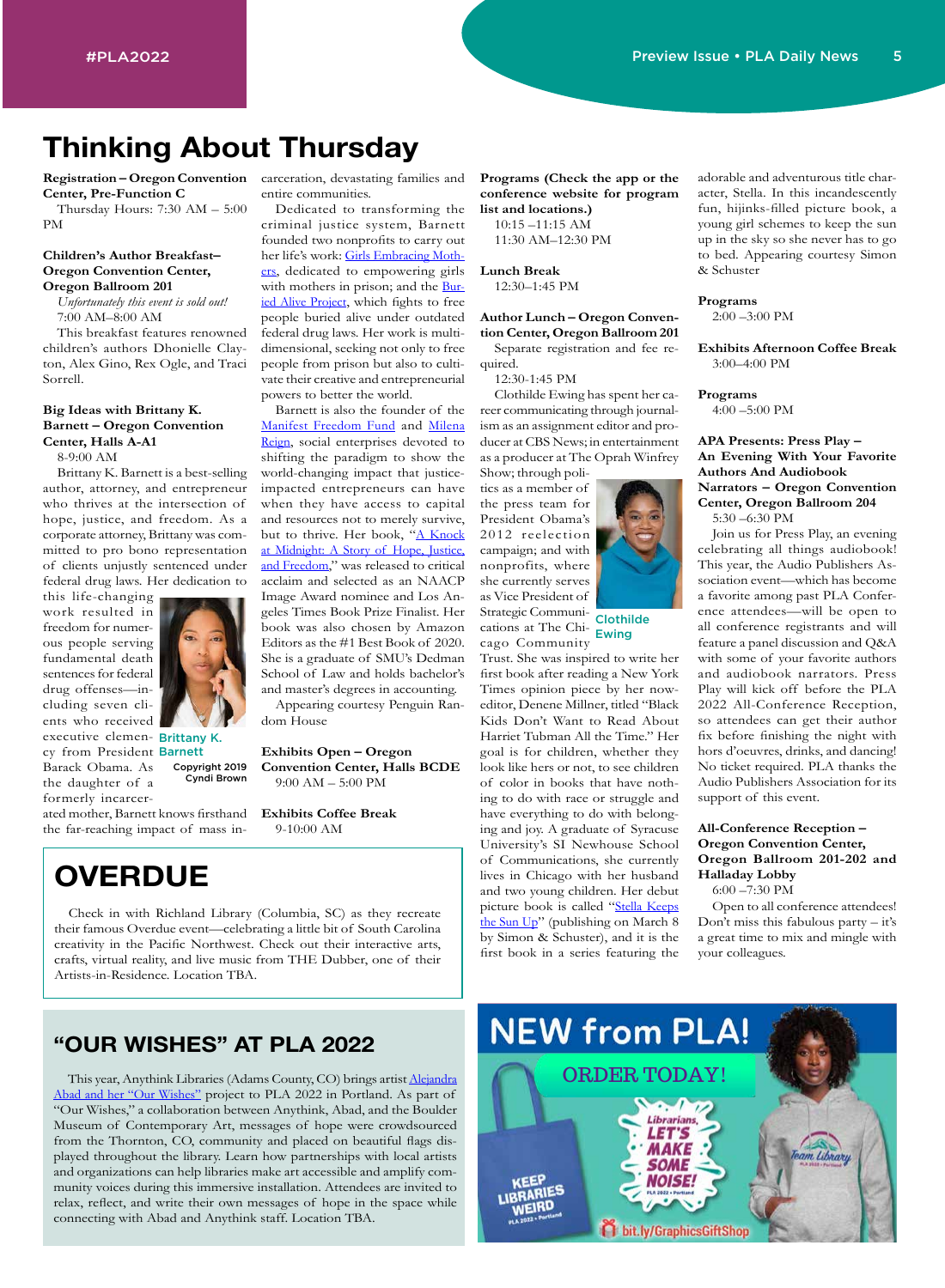# **The PLA 2022 Virtual Conference**

The PLA Virtual Conference is back—bigger and better than<br>
ever—for attendees who are ference is back—bigger and better than unable to join us in person. The PLA 2022 Virtual Conference schedule has been expanded to offer live programming across all three days of the in-person conference, including:

• Live-streams from Portland

of Opening Session with Luvvie Ajayi Jones, Big Ideas Series, and Closing Session with Kal Penn\*

• Eleven time slots of educational programs, each with two live sessions to choose from

• Author interviews, a Virtual Conference happy hour, and more

• On-demand access to recorded Virtual Conference programs for one year\*

*\*Although many Virtual Conference programs will be recorded for later on-demand access, the Opening Session, Big Ideas Series, and Closing Session will be live-streamed only and not recorded for later viewing.*

> **Registration is now open for the Virtual Conference. Register and get more information [here.](https://www.placonference.org/virtual_conference.cfm)**

| <b>PLA 2022</b><br>Virtual<br>Conference<br>Portland, Oregon |  |
|--------------------------------------------------------------|--|
| <b>MARCH 23-25</b>                                           |  |

## **Virtual Conference At-a-Glance**

**Wednesday, March 23, 2022 (All times are Pacific. Schedule is subject to change.)**

| Wednesday, March 20, 2022 |                                                                      |
|---------------------------|----------------------------------------------------------------------|
|                           |                                                                      |
|                           |                                                                      |
|                           |                                                                      |
|                           |                                                                      |
|                           |                                                                      |
|                           |                                                                      |
|                           | Thursday, March 24, 2022                                             |
|                           |                                                                      |
|                           |                                                                      |
|                           |                                                                      |
|                           |                                                                      |
|                           |                                                                      |
|                           |                                                                      |
|                           |                                                                      |
|                           | Friday, March 25, 2022                                               |
|                           |                                                                      |
|                           |                                                                      |
|                           |                                                                      |
|                           |                                                                      |
|                           | 12:45 PM-2:00 PM Stay tuned we have something exciting in the works! |
|                           |                                                                      |

3:30 PM–4:30 PM ........................................................................................................Programs 5:00 PM–6:00 PM .................................................................. Closing Session with Kal Penn

THANK YOU PLA 2022 SPONSORS **GOLD OverDrive®**  $\left| \mathbf{T} \right|$  T-MOBILE<br>FOR EDUCATION **SILVER National Library** 





**BRONZE**

<u> Quipuई</u>













ProQuest. ExLibris. iii innovative

Part of Clarivate

tutor.com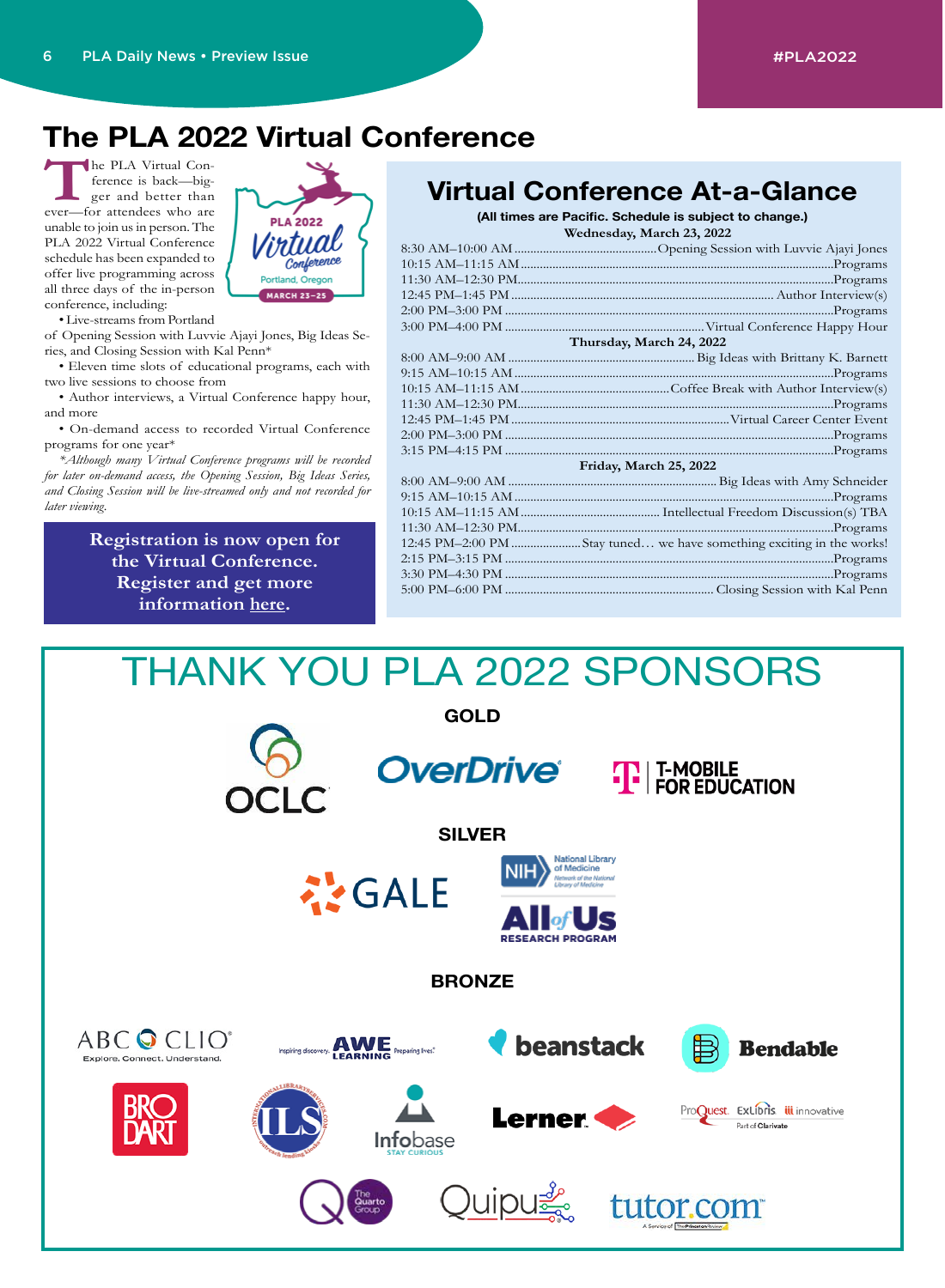# **Friday Finale**

**Registration – Oregon Convention Center, Pre-Function C** Friday Hours: 7:30 AM – 2:00 PM

#### **BIG IDEAS with Amy Schneider – Oregon Convention Center, Halls A-A1**

8-9:00 AM

Amy Schneider is an American software engineer and recent Jeopardy! champion. Following an impressive 40-game winning streak, she became the most successful woman ever to compete on Jeopardy! She is second all-time in the show's his-

tory, trailing only Ken Jennings, and the 11th highestearning contestant of all time across all American game shows. Schneider is also the first openly transgender contes-



tant to qualify for Amy the Tournament of **Schneider** Champions.

Having been raised in a Catholic family, Schneider suppressed her gender identity well into adulthood. She has since stressed the importance of trans representation and shifting the focus from their suffering to their accomplishments. Since her transition in 2017, she has made a point to say yes to new experiences—from trying stand-up comedy to piercing her nose.

The California native has earned a spot in the show's Hall of Fame and will next be seen in the Tournament of Champions competing against some of her all-time favorite contestants.

#### **Exhibits Open – Oregon Convention Center, Halls BCDE** 9:00 AM-2:00 PM

Last chance to visit that booth you've been meaning to check out! Make some time in your schedule to get to the exhibits today and see what's on offer.

**Exhibits Coffee Break**  9-10:15 AM

#### **Programs** 10:15-11:15 AM 11:30 AM – 12:30 PM

**Lunch Break**  12:30-1:45

**Author Lunch – Oregon Convention Center, Oregon Ballroom 201**

Requires separate registration and fee. Check **[placonference.org](http://placonference.org)** for more information on this event.

**Exhibits Closing Reception – Oregon Convention Center, Halls BCDE** 1:30-2:00 PM

**Programs** 2:15-3:15 PM 3:30-4:30 PM

#### **Closing Session with Kal Penn – Oregon Convention Center, Halls A-A1**

5-6:00 PM

Kal Penn is an actor, writer, pro-

ducer, and former Associate Director of the White House Office of Public Engagement. He is known for his starring roles in "Designated Survivor," "House," "Mira Nair's The Namesake," the "Harold & Kumar" franchise, and the patriotic immigration sit-com "Sunnyside" which he co-created for NBC.

From 2009 to 2011, Penn took Ask, Don't Tell; the Kal Penn a sabbatical from acting to serve in the Obama/Biden administration, where he served as the President's

Liaison to Young Americans, Asian Americans, Pacific Islanders, and the Arts community. In these roles, he worked on a range of issues, including the repeal of Don't



Affordable Care

*Continued on page 9*



mobile website. With flexible pricing options and contract terms, READsquared helps you build a culture of reading in your community.

### Learn More at READsquared.com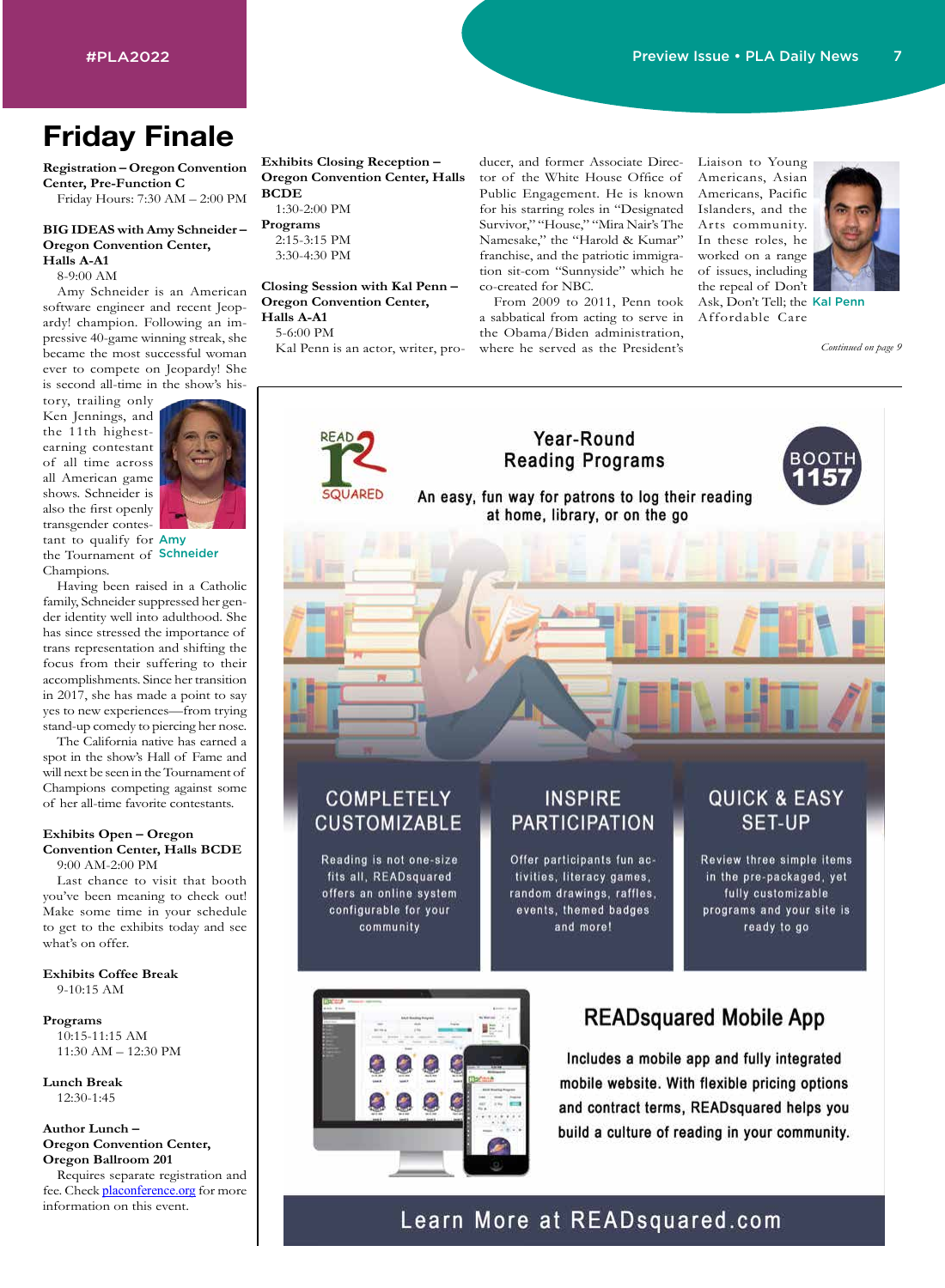## **How-To Stage**

Join us at the How-To Stage, in the Exhibits Hall, for an incredible line-up of 20-minute hands-on sessions provided by and for conference attendees! Here's the schedule:

#### **Wednesday, March 23**

**3:10 PM–3:30 PM:** HOW TO Start a Book Subscription Box

**3:30 PM–3:50 PM:** HOW TO Host a Read What You Want Book Club

**4:00 PM–4:20 PM:** HOW TO Initiate and Pilot a Social Work Practicum in Your Library

**4:30 PM–4:50 PM:** HOW TO Host a Karaoke Event

**5:00 PM–5:20 PM:** HOW TO Save a Smelly Book

**5:30 PM–5:50 PM:** HOW TO Get Started Playing Ukulele

#### **Thursday, March 24**

**9:30 AM–9:50 AM:** HOW TO Kick-Start Health Programming at Your Library (NNLM)

**10:00 AM–10:20 AM:** HOW TO Create an Easy & Free Web Map

**10:30 AM–10:50 AM:** HOW TO Flip Your Library's Collections – Visiting Project Chaos

**11:00 AM–11:20 AM:** HOW TO Get to Inbox Zero

**11:30 AM–11:50 AM:** HOW TO Host a National Voter Registration Day Statewide Initiative

**12:00 PM–12:20 PM:** HOW TO Use Patron Mapping to Expand and Strengthen Outreach

**12:30 PM–12:50 PM:** HOW TO Respond to Challenges and Concerns About Library Resources

**1:00 PM–1:20 PM:** HOW TO Organize a Library Bike Ride

**1:30 PM–1:50 PM:** HOW TO Throw a Murder Mystery Party **2:00 PM–2:20 PM:** HOW TO Start a Seed Library

**2:30 PM–2:50 PM:** HOW TO Decolonize Your Library Programs

**3:00 PM–3:20 PM:** HOW TO Start a Youth Poet Laureate Program **3:30 PM–3:50 PM:** HOW TO Start and Run an Expungement Clinic **4:00 PM–4:20 PM:** HOW TO Diversify Library Book Collections **4:30 PM–4:50 PM:** HOW TO Get Started Playing Ukulele (Encore Presentation)

#### **Friday, March 25**

**9:30 AM–9:50 AM:** HOW TO Create Magical Connections Through Content Marketing

**10:00 AM–10:20 AM:** HOW TO Zine

**10:30 AM–10:50 AM:** HOW TO How to Think About, Talk About, and Be About Allyship

**11:00 AM–11:20 AM:** HOW TO Manage Series Fiction

**12:00 PM–12:20 PM:** HOW TO Offer One Book Literacy Experiences

**12:30 PM–12:50 PM:** HOW TO Embrace Business Librarianship (Repeat)

**1:00 PM–1:20 PM:** HOW TO Respond to a First Amendment Audit at the Library

**1:30 PM–1:50 PM:** HOW TO Stay Connected When Socially Distant

*PLA thanks Network of the National Library of Medicine for its exclusive support of the How-To Stage.*

## **Career Center**

**O**nce again, we're offering<br>
a helpful and resource-<br>
ful spot for job seekers,<br>
recruiting libraries, and advisors a helpful and resourceful spot for job seekers, to connect at PLA Conference. The Career Center, in the Exhibits Hall, will have coordinated events at select times (see below), but will remain open during conference hours to enable job posting or impromptu interviews. Admission to the Career Center is included with Full Conference registrations and Exhibits-Plus badges. Single-Day

registrants can attend on the day for which they've registered. Résumé Review, Interview Practice, and Mini-Mentoring sessions are free, but separate registration is required and space is limited.

#### **Wednesday, March 23**

**Career Fair –** 3:00 PM–6:00 PM

Looking for a library job? Come see who's hiring at the PLA 2022 Career Fair! Is your library hiring? If you would like to host a table and connect with job seekers at the PLA 2022 Career Fair, please fill out the [registration form.](https://www.placonference.org/career_fair_reg.cfm) There is a \$100 fee to host a table. Two exhibits-only passes are included.

#### **Thursday, March 24**

**Résumé Review, Interview Practice, and Mini-Mentoring Sessions -**9:00–11:25 AM and 2:00-3:55 PM

The sign-up form for the Résumé Review, Interview Practice, and Mini-Mentoring sessions will open soon, check placonference. org for updates. Also, you can visit the Career Center onsite to see if any walk-up slots are available.

**Career Fair -** 12:00 PM–2:00 PM

**Friday, March 25**

**Résumé Review, Interview Practice & Mini-Mentoring** - 9:00 AM–11:25 AM

**Career Fair** - 12:00 PM–2:00 PM



DON'T FORGET TO REGISTER online today!